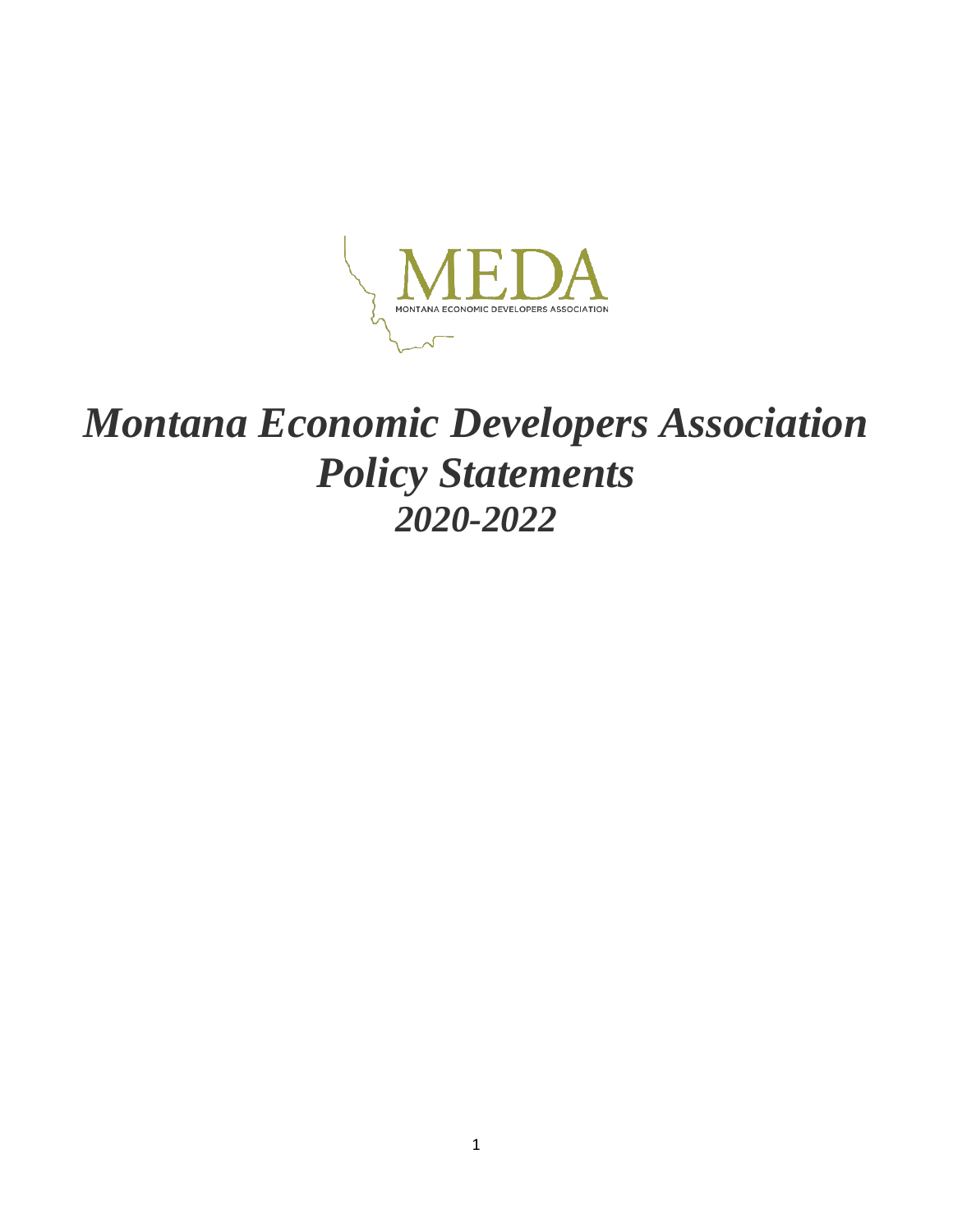The *Montana Economic Developers Association Policy Statements are* a compilation of opportunities that members have identified for Montana's economic growth. Issues involving economic and community development are interrelated so actions and strategies to advance these policies are best done in a comprehensive manner.

A policy statement provides guidance to MEDA members, legislators, and the public on its position regarding possible legislation and/or issues that may arise during a legislative session, state or federal and the Interim. The following pages contain a number of statements from MEDA's strategic plan, committee focus and analysis procured by MEDA and partner organizations.

Our legislative process is structured around the participation and involvement of all members. These policies were shared with MEDA's membership and present overall agreement with our membership.

Listed items below do not indicate priority.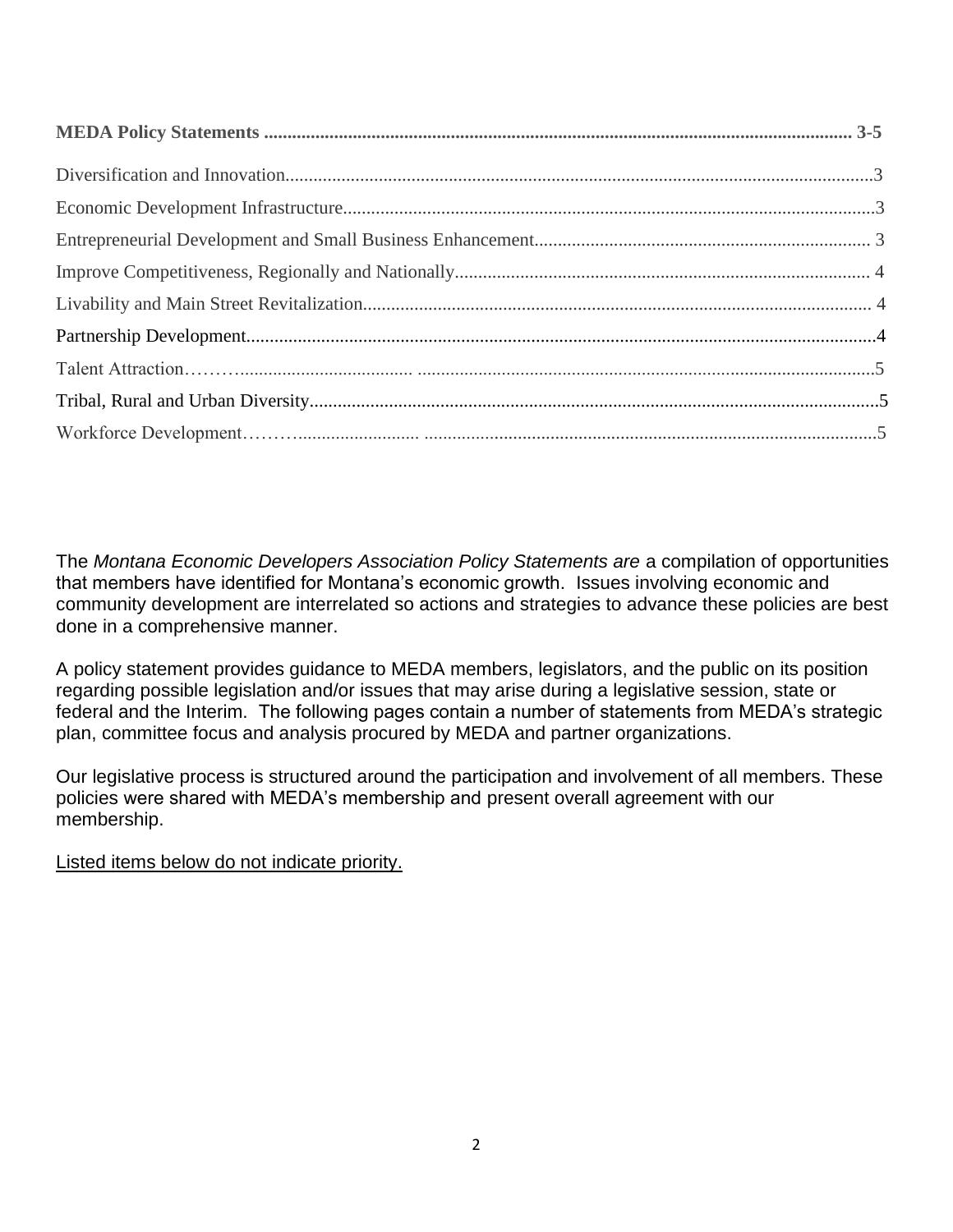#### *Diversification and Innovation*

MEDA supports consistent investment in innovation that adds economic stability, and attracts outside investment and talent while supporting Montana's traditional industries. Areas of focus include:

- a. Strategically investing in Montana innovators to assist in developing new technologies and applications that will diversify the economy and the tax base.
- b. Strengthen the Montana brand as an innovative place to work and launch new businesses.
- c. Support the resiliency, sustainability, expansion, diversification and innovation of traditional businesses and industries.
- d. Foster new markets for entrepreneurs.
- e. Capitalize on Montanan's innovation and grit to compete in the global market and create clusters of distinction.
- f. Amplifying development of the manufacturing, green business, and value added agriculture sectors.

### *Economic Development Infrastructure*

MEDA supports investments in local and regional community infrastructure. Key investments supported include:

- a. Increase connectivity and access to high performance broadband to every home and business in Montana. See Appendix A.
- b. Support the business community that depends on the online marketplace and to improve visitor experience.
- c. Assess all housing needs, but with emphasis on workforce, and build housing developments to attract new families and diversified workforce.
- d. Support programs and initiatives that enhance workforce housing
- e. Invest in infrastructure in expanding cities and towns.
- f. Support programs and initiatives to fund water, wastewater, transportation, and broadband infrastructure.
- g. Continued participation with the Montana Infrastructure Coalition.
- h. Improved local access to passenger and freight rail service.
- i. Support investments in airports throughout the state, especially in rural communities.

### *Entrepreneurial Development and Small Business Enhancement*

MEDA supports programs that enhance small businesses in Montana and programs that enhance entrepreneurial development. MEDA supports programs that:

- a. Increase capacity through industry research and business counseling
- b. Grow number of start-ups and assist existing businesses
- c. Increase access to traditional and alternative commercial capital
- d. Support development of main streets and downtowns
- e. Streamline state-sponsored programming
- f. Attract business to the state, bringing employment, innovation and economic diversification to the economy
- A. MEDA strongly supports existing key economic development tools and supports continual evaluation and improvement to those tools, including but not limited to:
	- 1. Tax Increment Financing (TIF) as an effective local- directed economic development tool.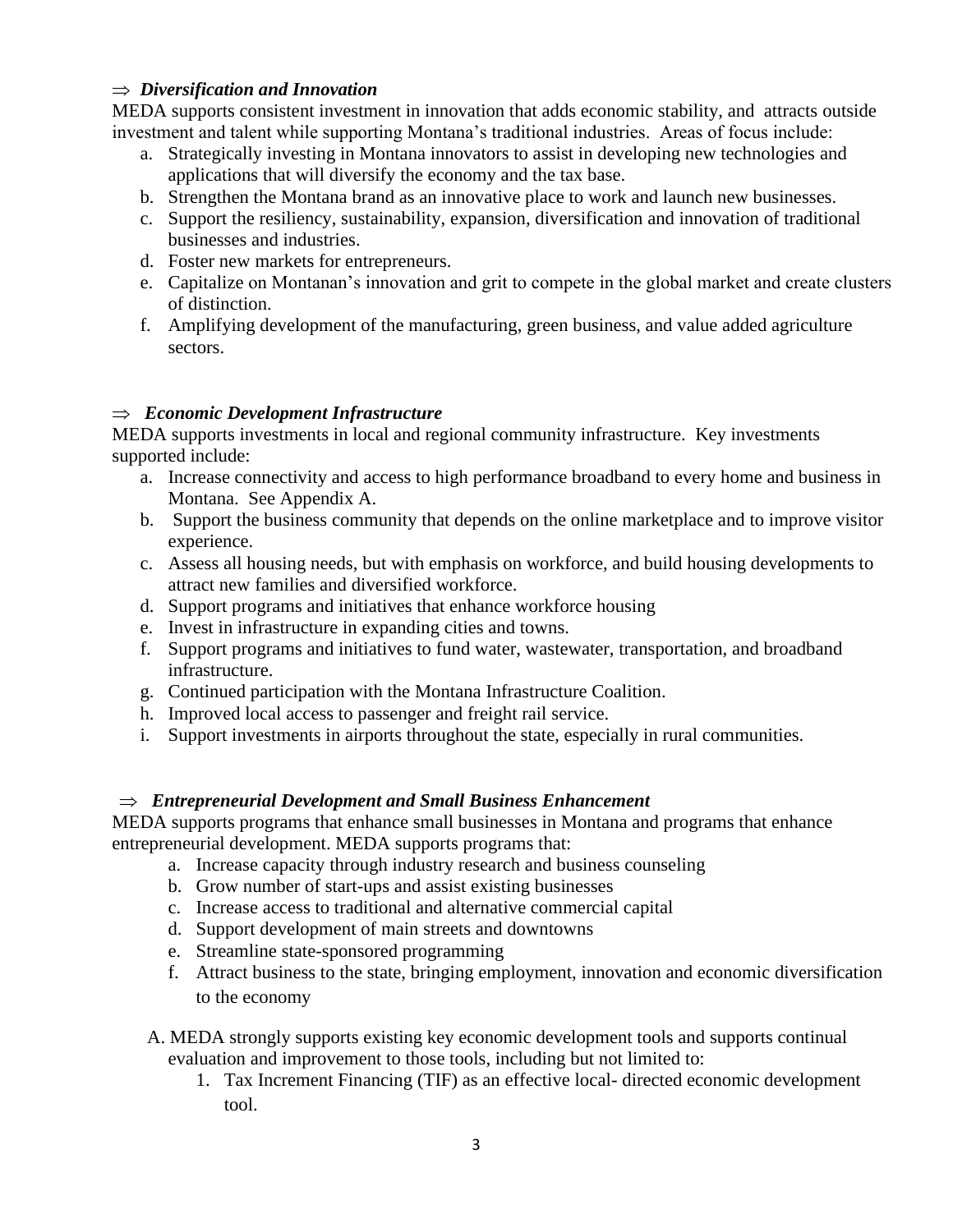- 2. Ensure the state's economic development programs and tools which serve rural and urban areas, are up to date and position the state to be competitive and meet industry needs.
- 3. Maintain current funding levels for state economic development programs.
- 4. Maintain funding for local and regional tourism entities.
- B. Improving economic development effectiveness.
	- 1. Increase flexibility and ease of use of existing programs.
	- 2. Enhance statewide teamwork.
	- 3. Launch effective business attraction partnerships.
	- 4. Make greater use of Montana Board of Investment.

5. Expand access to business and seed funding, especially in rural and tribal communities where traditional financing is limited.

## $\Rightarrow$  *Improve Competitiveness, Regionally and Nationally*

MEDA supports ongoing efforts to understand, analyze, strategize, and collaborate to remain competitive and recognizes that our communities and businesses are competing at a regional, national, and international level.

- a. MEDA is committed to the exploration, development and responsible use of Montana's natural resources.
- b. MEDA is committed to efforts to build upon and enhance business sector clusters (industry clusters).
- c. Learn from and consider competitive economic development programs and services in surrounding states and provinces that could be adopted here.

## *Livability and Main Street Revitalization*

MEDA supports strengthening placemaking initiatives, including Main Streets and downtown development, in urban and rural communities throughout the state. Supported initiatives include:

- a. Renovation of existing infrastructure to reenergize downtowns and to attract people that visit Montana.
- b. Assessment and cleanup of contaminated properties for the redevelopment of our communities and providing a healthy environment.
- c. Reimaging downtowns and main streets so new investments and redevelopment can reenergize a community. Support for ongoing funding for the Montana Main Street Program.
- d. Supporting trail systems and connectivity pathways that link communities to regional assets.
- e. Build and sustain healthy and vibrant communities that include generational housing and access to childcare
- f. MEDA supports high quality health care for all of Montana as well as businesses working in the health care field.

## *Partnership Development*

MEDA understands and values partnerships and supports continued development of existing relationships and exploring opportunities for new. Specific efforts such as these will strengthen our efforts:

A. MEDA supports and assists in both establishing and strengthening partnerships between our governments at all levels, the public and private sector to achieve the common goal of a healthy economy and future business development opportunities. These partnerships include the